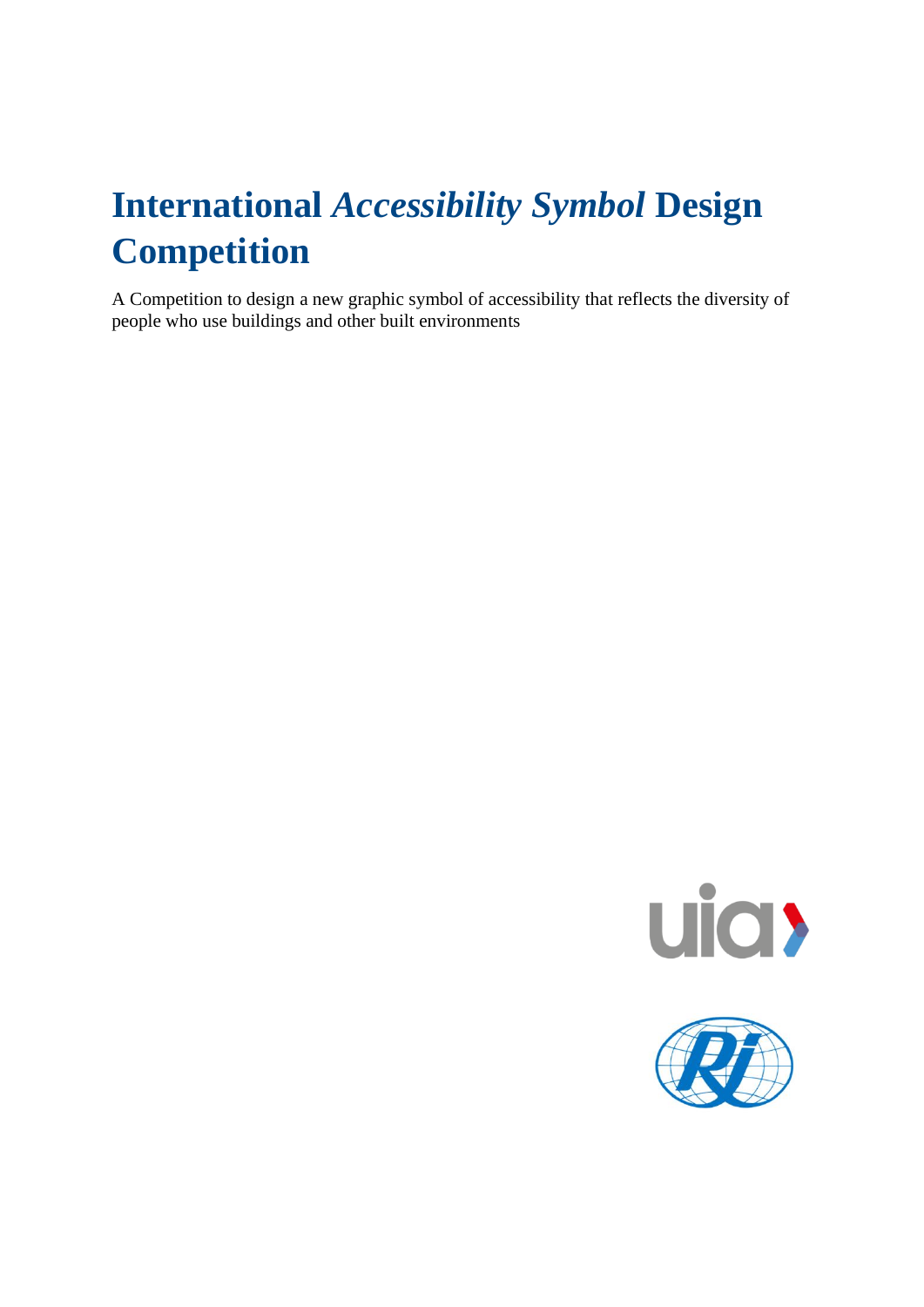## **COMPETITION ORGANIZERS**

#### **International Union of Architects (UIA)**

Tour Maine Montparnasse 33, avenue du Maine - B.P. 158 75755 PARIS Cedex 15 – France Tel: +33 (0)1 45 24 36 88

Email: e.bonin@uia-architectes.org Web: [uia@uia-architectes.org](mailto:uia@uia-architectes.org)

#### **Rehabilitation International (RI)**

866 United Nations Plaza, Office 422 New York, New York 10017, USA Phone: [+1 \(212\) 420 -](tel:+1%20(212)%20420%20-%201500) 1500

Email: [information@RIGlobal.org](mailto:information@RIGlobal.org) Web[: http://www.riglobal.org/](http://www.riglobal.org/)

# **IF YOU HAVE QUESTIONS**

Question should be sent to e.bonin@uia-architectes.org.

#### **SUBMISSION OF ENTRIES**

Entries are to be submitted electronically through the UIA Submission Platform at <https://uia.awardsplatform.com/>

#### **KEY DATES**

- Competition announced and launched: 18 January 2022
- Deadline for the receipt of questions: 14 February 2022
- Answers for the questions: 25 February 2022
- Submission Deadline: 25 March 2022, 17:00, Paris time
- Jury Meeting: 07 April 2022
- Winners Announcement: 18 April 2022
- Award Ceremony: To be held virtual/in-person in conjunction with UIA Forum in Madrid.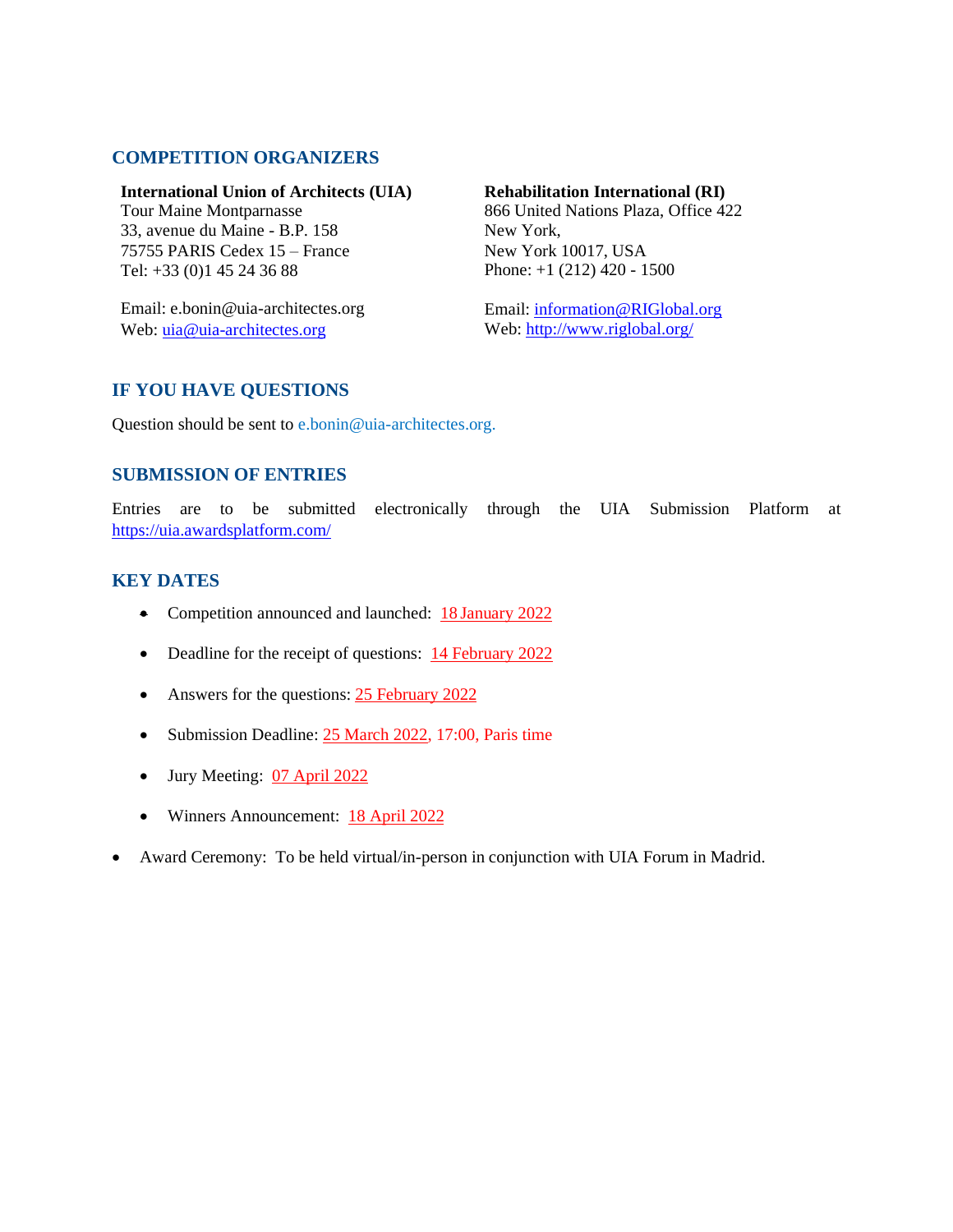

# **CONTENTS**

| 12. |  |
|-----|--|
|     |  |
| 1.  |  |
|     |  |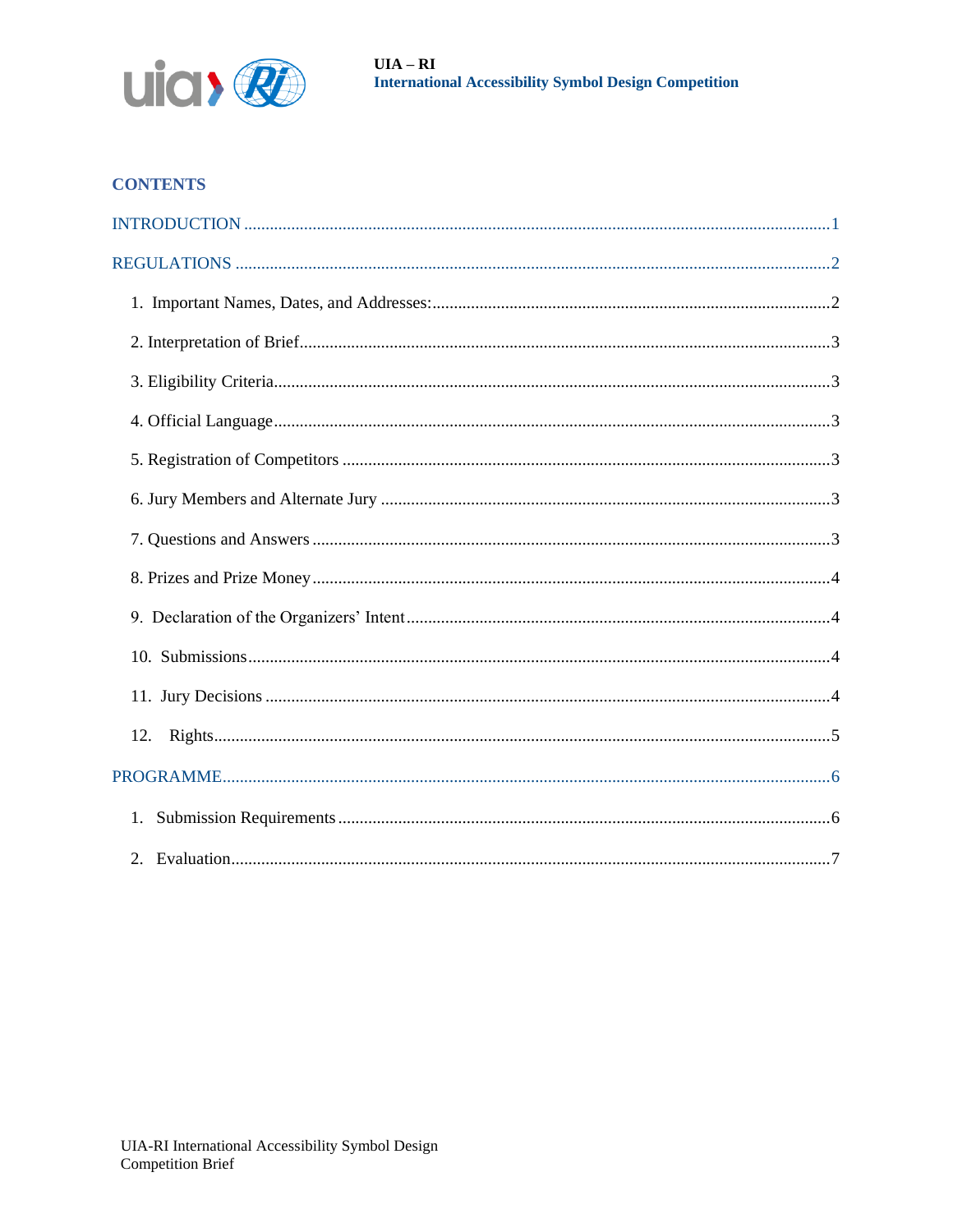

# <span id="page-3-0"></span>**INTRODUCTION**

The UIA (International Union of Architects) and RI (Rehabilitation International) are jointly inviting submissions for a 21st Century symbol of accessibility to represent their core values of rights and inclusion, equity and independence, diversity, physical and virtual accessibility for all, including people with disabilities.

The International Symbol of Accessibility (ISA) did not exist 50 years ago. It was created in a design competition organised by RI-ICTA (International Commission on Accessibility and Technology) and won by Danish design student Susanne Koefoed in 1968. The ISA, which is also known as the "wheelchair logo", is widely used by architects and others to identify buildings, facilities and other elements of the built environment that are accessible to people with disabilities.

The symbol is deemed the property of Rehabilitation International and its design and use are covered by the ISO Standard 7001.



Over the past few years, however, an alternate icon has rolled into sight. The "Accessible Icon," a rival wheelchair symbol that confers motion on the figure. This symbol has recently mushroomed into a movement, even being codified in emoji. It has also created backlash: variously called ableist and empowering. It has been officially rejected by ISO and deemed federally illegal despite adoption by several states in the USA. Now the ISA has found its way into the middle of a growing debate over how people with disabilities should be represented.

The ISA has contributed to a widely held perception that accessibility and inclusion are solely about mobility impairments . . . and wheelchair-users.

*"Many feel the symbol needs change. The wheelchair figure does not represent disabilities like impaired vision and hearing loss or the broader spectrum of people who may be excluded by design. Many feel the wheelchair itself... doesn't accurately represent how persons with a disability function at work, at school or in the community". Anonymous, BraunAbility*

**The challenge is therefore to develop a new symbol of accessibility that better represents the diversity of people who use buildings and other types of built environments.**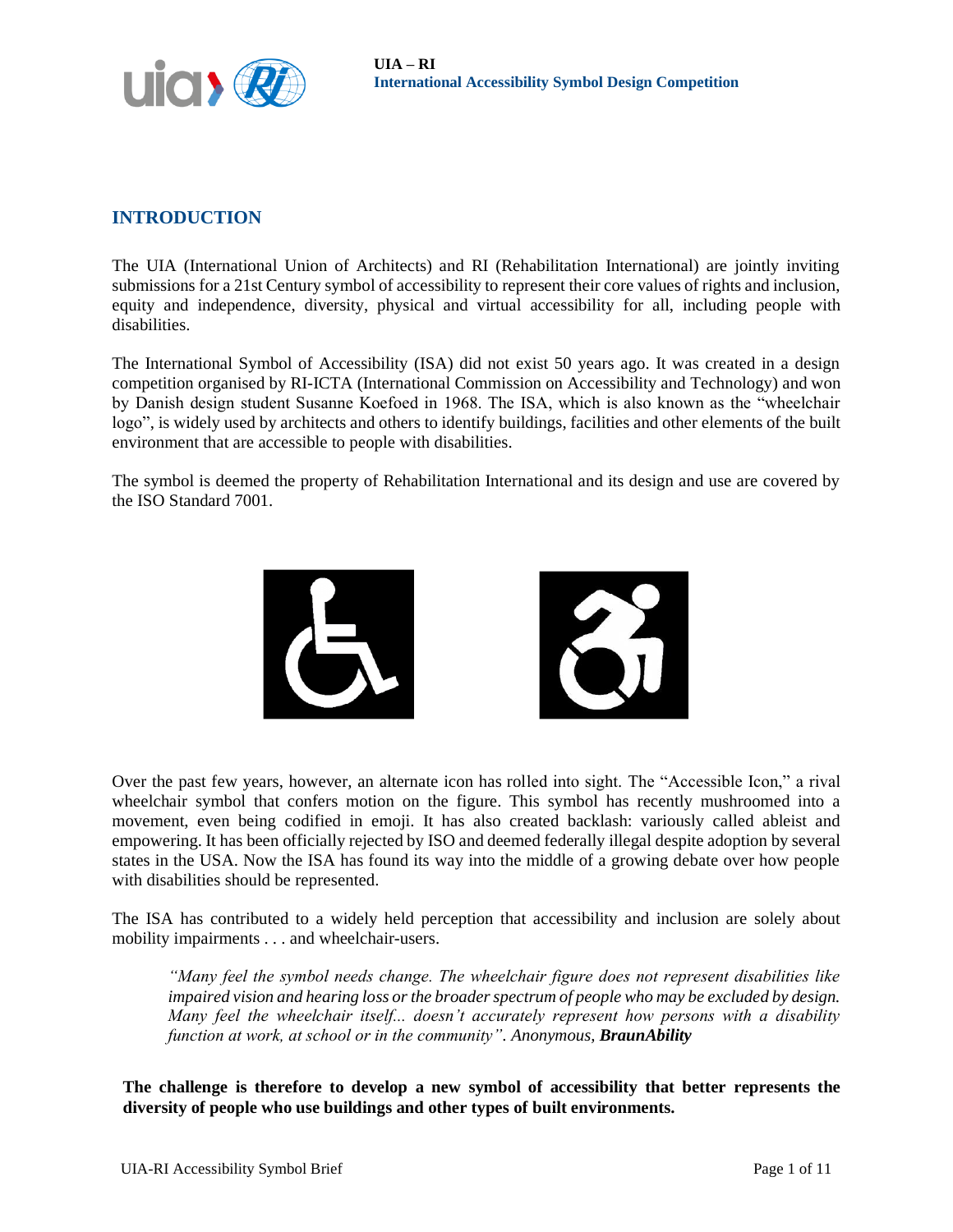

# <span id="page-4-0"></span>**REGULATIONS**

#### <span id="page-4-1"></span>**1. Important Names, Dates, and Addresses:**

| Competition                                          |                                                                                                                                                        |
|------------------------------------------------------|--------------------------------------------------------------------------------------------------------------------------------------------------------|
| Organizers:                                          | <b>International Union of Architects (UIA)</b>                                                                                                         |
|                                                      | <b>Tour Maine Montparnasse</b>                                                                                                                         |
|                                                      | 33, avenue du Maine - B.P. 158                                                                                                                         |
|                                                      | 75755 PARIS Cedex 15 - France                                                                                                                          |
|                                                      | Tel: $+33$ (0)1 45 24 36 88                                                                                                                            |
|                                                      | Email: uia@uia-architectes.org                                                                                                                         |
|                                                      | Web: http://www.uia-architectes.org                                                                                                                    |
|                                                      |                                                                                                                                                        |
|                                                      | <b>Rehabilitation International (RI)</b>                                                                                                               |
|                                                      | 866 United Nations Plaza, Office 422                                                                                                                   |
|                                                      | New York, New York 10017, USA                                                                                                                          |
|                                                      | Phone: $+1$ (212) 420 - 1500                                                                                                                           |
|                                                      | Email: information@RIGlobal.org                                                                                                                        |
|                                                      | Web: http://www.riglobal.org/                                                                                                                          |
|                                                      |                                                                                                                                                        |
| Address and deadline<br>for receipt of<br>questions: | Questions should be sent to <b>e</b> bonin@uia-architectes.org by 14 February 2022.                                                                    |
|                                                      |                                                                                                                                                        |
| Address and deadline<br>for receipt of entries       | Entries are to be submitted electronically through the UIA Prizes Platform at<br>https://uia.awardsplatform.com/ by 25 March 2022 by 17:00 Paris time. |
|                                                      |                                                                                                                                                        |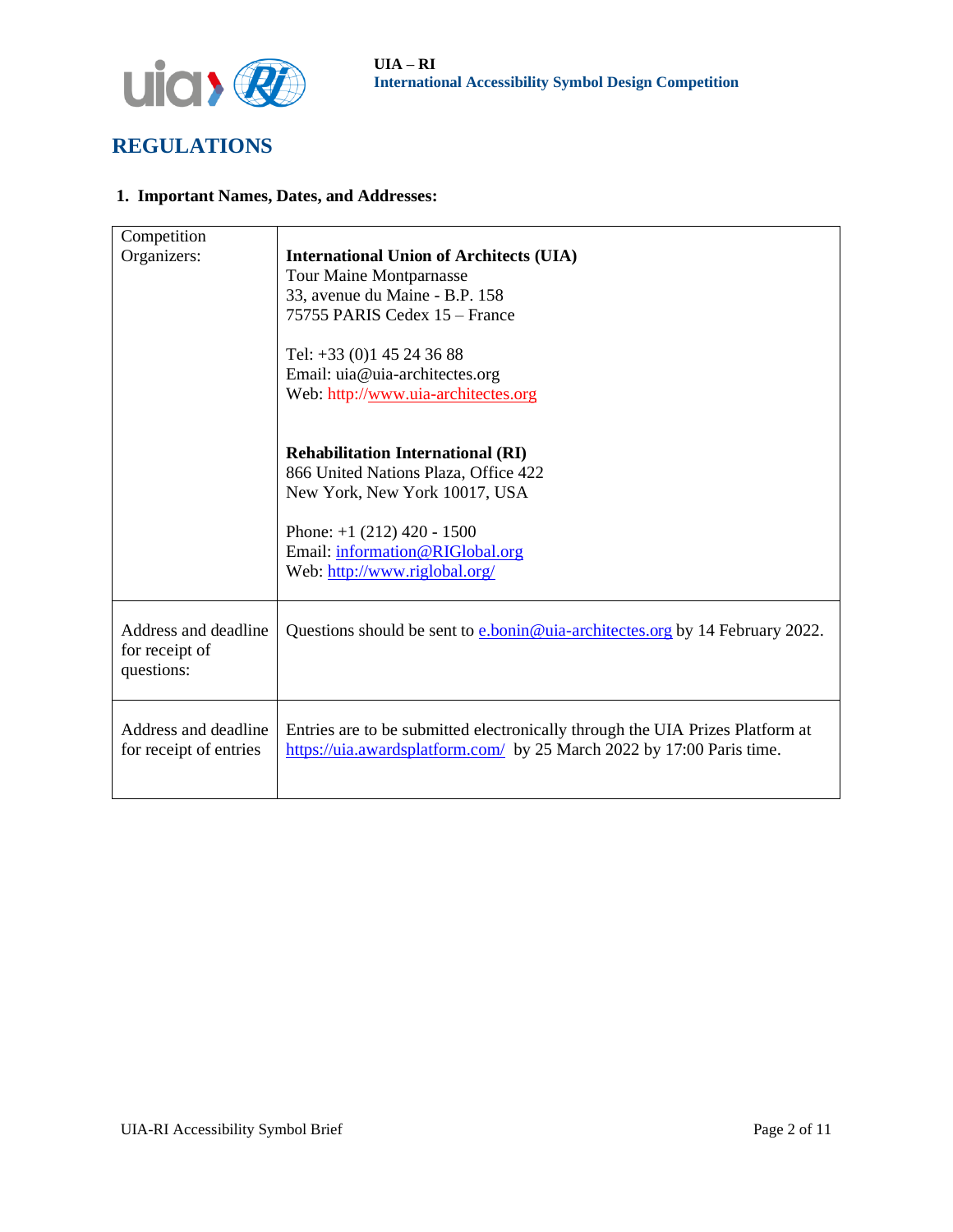

#### <span id="page-5-0"></span>**2. Interpretation of Brief**

The Jury reserves the rights of final interpretation of the brief clauses.

#### <span id="page-5-1"></span>**3. Eligibility Criteria**

- The competition is open to architects, graphic designers, and architectural and graphic design students
- Entries will be accepted from individuals as well as teams.
- Each individual/team can submit only one entry.

#### <span id="page-5-2"></span>**4. Official Language**

The official language for the competition and submissions is English.

#### <span id="page-5-3"></span>**5. Registration of Competitors**

Competitors are required to register through the UIA Prizes Platform at [https://uia.awardsplatform.com/.](https://uia.awardsplatform.com/) Participation in the competition is free of charge.

#### <span id="page-5-4"></span>**6. Jury**

- *Zhang Haidi*, China, Rehabilitation International President
- *Anna Crider,* USA, Society for Experiential Graphic Design (SEGD) Past President
- *Barry Gray*, UK, ISO/TC 145/SC 1/WG/4 "Graphical Symbols", Convenor and BSI Committee PH/8 Graphical Symbols and Signs, Chair
- *Mikhail Terentiev*, Russia, All-Russian Society of Disabled People (ARSDP), Chairperson
- *Allen Kong, Australia, UIA Architecture-for-All (AfA) Work Programme Director*
- *Safaa Issa Abdou*, Egypt, Alternate Jury Member, Professor of Architecture, faculty of Engineering, Menofia University, Egypt

#### <span id="page-5-5"></span>**7. Questions and Answers**

<span id="page-5-6"></span>Competitors may pose questions anonymously regarding the Brief per above timetable.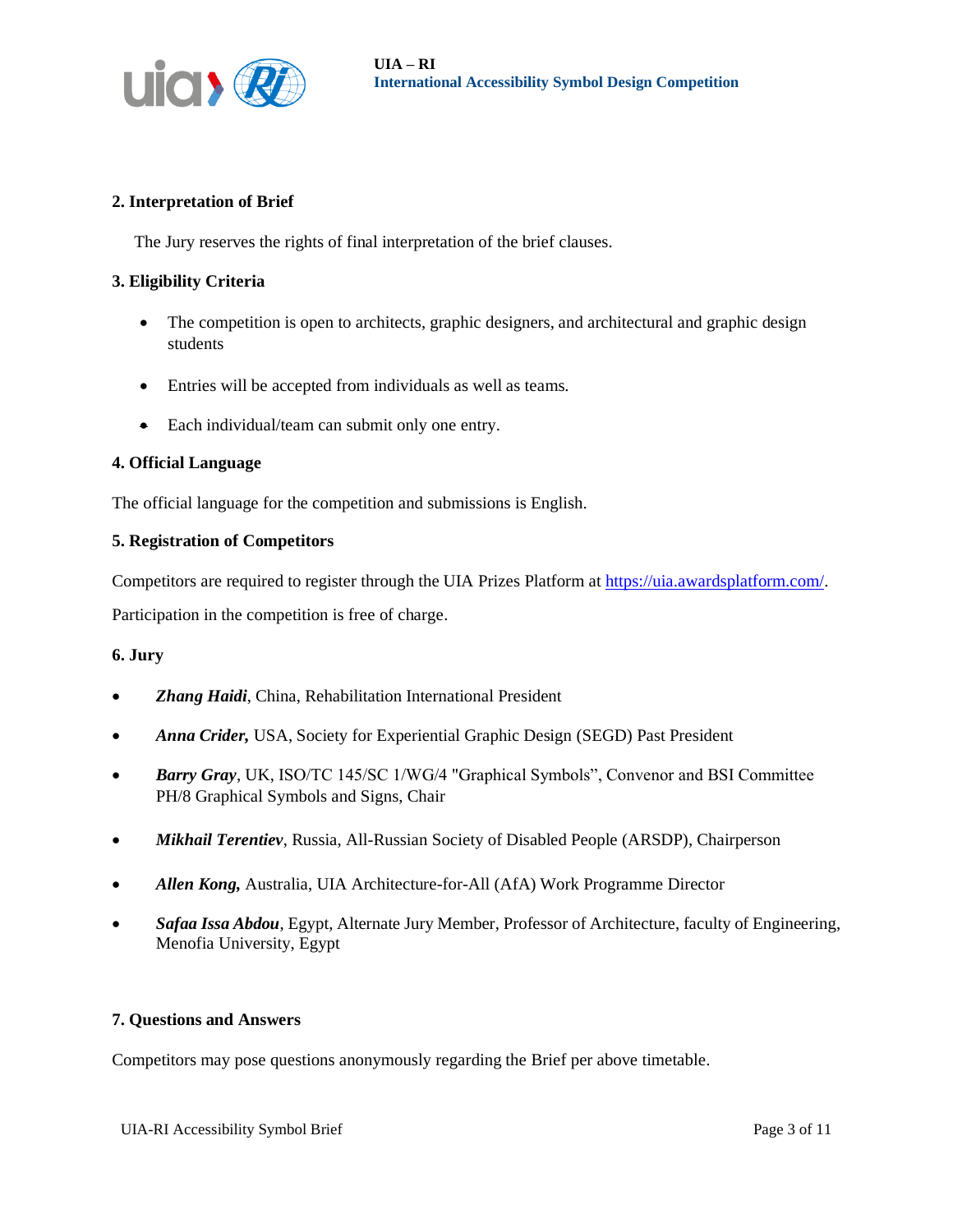

#### **8. Prizes and Prize Money**

- First, Second and Third Prize Winners will be awarded, in addition to up to three (3) Honorable Mentions, at the discretion of the Jury.
- First Prize: US\$5,000.00 and certificate; Second Prize: US\$2,500.00 and certificate; Third Prize: US\$1,500.00 and certificate,

Up to 3 Honorable Mentions US\$500.00 and certificates

• Winners will be notified of the Competition results directly. A list of winning designs will be posted on the UIA and RI websites and promoted to media outlets.

#### <span id="page-6-0"></span>**9. Declaration of the Organisers' Intent**

The overarching goal of the competition is to develop a new symbol that better represents the diversity of people who use buildings and other built environments. While the UIA and RI will reward and promote the winning entries, the success of the competition will be far-reaching if the symbol is adopted by the International Organization for Standardization (ISO). As such:

• Competition winning design will be submitted to ISO/TC 145 "Graphical Symbols" Work Group for its consideration for adoption as a new International Symbol of Accessibility.

#### <span id="page-6-1"></span>**10. Submissions**

- Submissions will be accepted electronically through the UIA Prizes Platform only, at [https://uia.awardsplatform.com/.](https://uia.awardsplatform.com/) UIA and RI Logo and Name of Competition to be shown on a footer on each sheet.
- Submission requirements noted under Programme section below
- Late submissions will **NOT** be accepted.

#### <span id="page-6-2"></span>**11. Jury Decisions**

The jury awards shall be final and sovereign; decisions of the jury are not subject to reconsideration by the Organisers, in whole or in part, and binding on all parties concerned and decisions cannot be appealed.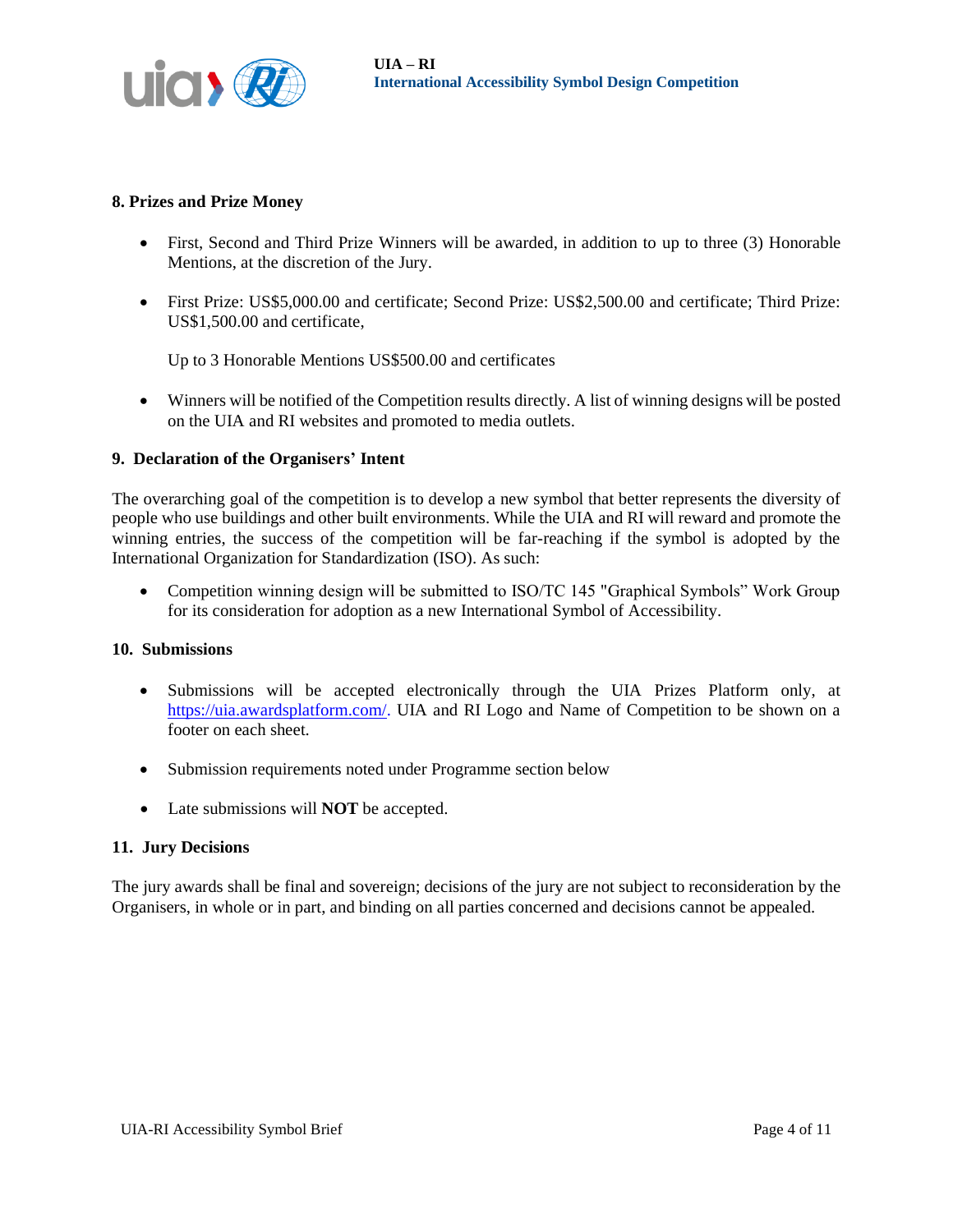

# <span id="page-7-0"></span>**12. Rights**

The submitting authors of the design accept that the design they are submitting is original work and that they possess explicit authorisation to use any artwork or element that is not their original work. The proof of such authorisation must be included in the submission. The author, if a sole author, affirms that they are the sole author(s) of the submitted work, and that they have full and exclusive rights to grant the UIA and RI the authority to use the work, without reserve.

Upon submission of the entries, the author grants the UIA and RI the unrestricted worldwide rights, including and without limitations all copyrights, which include non-exclusive licence to use, copy and reproduce the design of the symbol provided, which shall become the exclusive property of the UIA and RI.

The granting of exclusive authors' rights is limited to the prize winners and awards stipulated in Article 8 of the Regulations outlined herewith (otherwise known as winners of the  $1<sup>st</sup>$ ,  $2<sup>nd</sup>$  and  $3<sup>rd</sup>$  prizes and other beneficiaries of honourable mentions).

Participation in the competition and the prize awarding result in the transmission to the UIA and to RI of the rights of representation, of reproduction and of distribution of the symbol without consideration other than the prize benefit and the financial endowment designated to each. The author renounces to collect any royalties on this logo, without limitation of quantity and duration.

The author is exempt from all compensation or royalties beyond the total prize money awarded. The UIA and RI retain the right not to use the design or to adjust the design and translate and publish the design to promote accessibility globally via media channels, trade press, social media, events and publications.

The author(s) waive(s) any compensation or royalty beyond the total amount of prizes awarded.

The UIA and the RI reserve the right not to use the logo, to adjust the project, to translate it and publish it to promote accessibility on a global scale via the media, the specialised press, social networks, events and publications.

#### **13. Exhibition**

Winning designs will be displayed at the UIA Madrid Forum on Affordable Housing 18-21 May 2022 and during the RI Centennial Celebration in 2022 (to be confirmed)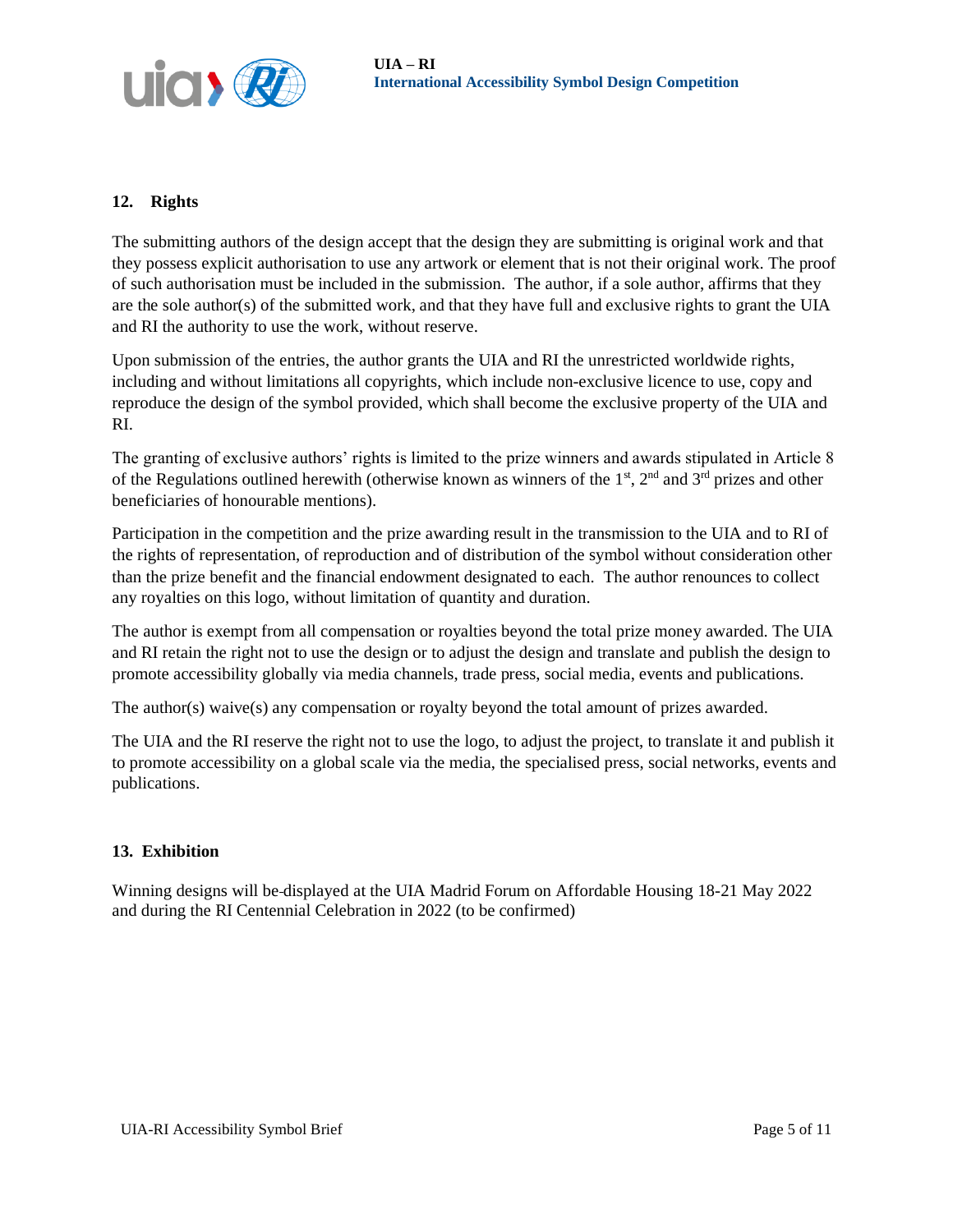

# <span id="page-8-0"></span>**PROGRAMME**

#### <span id="page-8-1"></span>**1. Submission Requirements**

Entries are required to have four (4) submission components, as follows:

#### **A. Digital Graphics Package**

- 2 high quality Vector files (ai, eps or stl graphic files): one in 4 colour (CMYK) and 1 in 1 colour (black & white)
- 2 JPG files (each a minimum of 300dpi): 1 in RGB colour and the other in 1 colour (black & white)
- The names of competitors or their practice/school/organization, must **NOT** appear on any of the submission components.

#### **B. Design Intent Statement**

A brief design intent statement of 500 words (in PDF format) is required as part of the submission describing the critical elements of the design concept and relay information on selection of shape, size, form, colour, visual clarity and acuity of the symbol or a suite of symbols. Additionally, the statement should address how input and advice from persons with disabilities contributed to the design process.

- Participants (professional and student) should engage with at least two (2) persons with disabilities or with at least two (2) local disabled persons' organisations (DPOs) or non-government organisations (NGOs) working with/for people with disabilities, or others whom this competition is intended to benefit. Such engagement could be in the form of dialogues and interviews to seek their views and aspirations on the proposed symbol or a suite of symbols. Ideally, the individuals and DPOs who are consulted should represent the wide diversity of people who use building and other built environments including, but not limited to, those with a range of mobility, vision, hearing, strength, stamina, dexterity and cognitive abilities.
- The graphic presentation should convey the design solution and context as much as possible. The symbol should stand alone: it should not rely on a narrative to communicate the intent of the design.